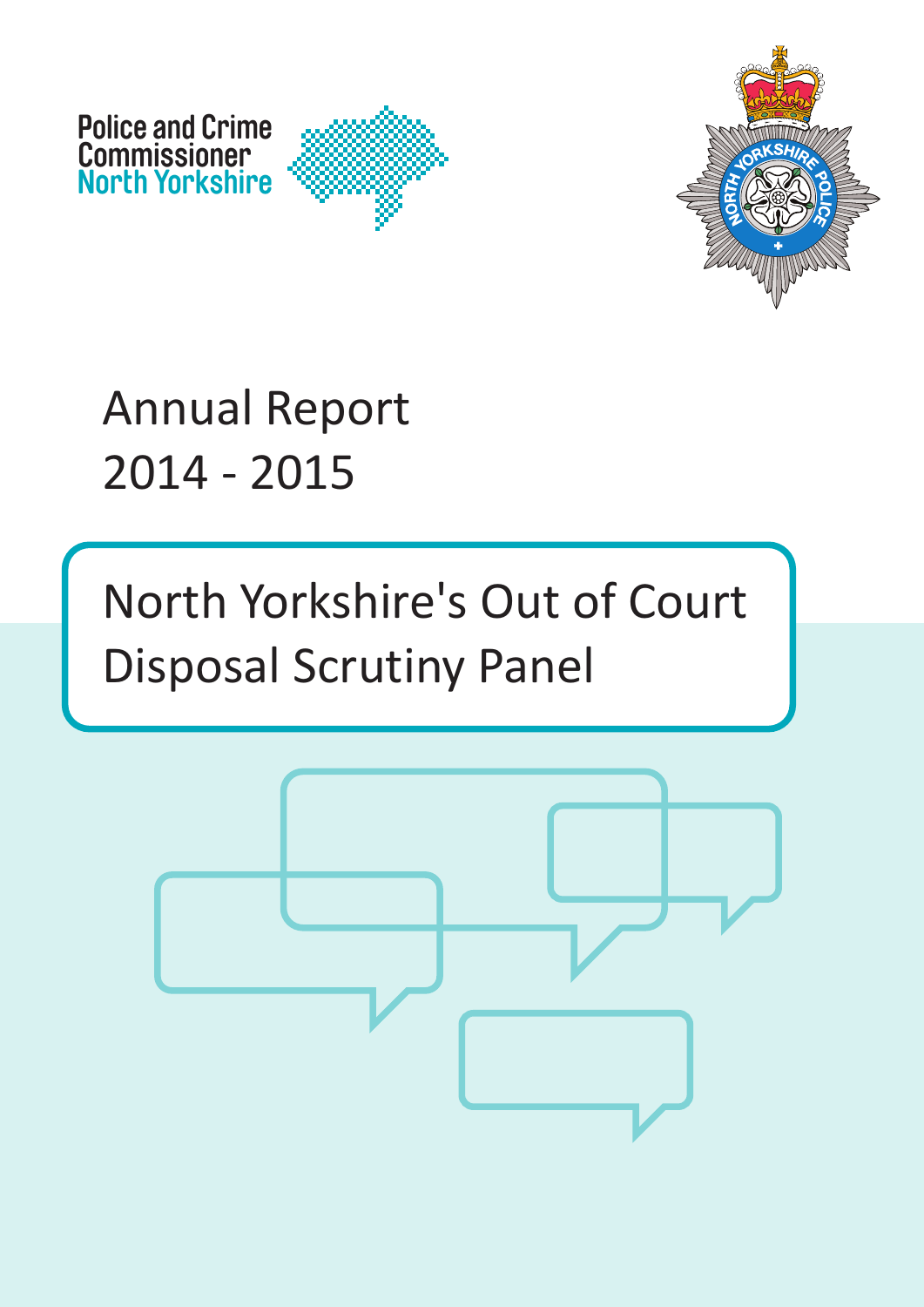# **North Yorkshire's Out of Court Disposal Scrutiny Panel**

"Although the public should have confidence in the use of Out of Court Disposals, victims still need a greater say on how their offender is dealt with."

*Jonathan Mortimer, Chairman of the Out of Court Disposal Scrutiny Panel.*



"The Panel is doing a worthy job, and I am reassured North Yorkshire Police are generally using Out of Court Disposals appropriately. There does however seem to be more that needs to be done to ensure the views of the victim of any incident are better take into account, and I want to see that feedback put into practice."

*Julia Mulligan, Police and Crime Commissioner for North Yorkshire*

# **This is the Panel's first Annual Report and its findings are made public for the first time. It includes both facts and figures, as well as the feedback from the Chairman.**

**Background -** The Panel was commissioned by the North Yorkshire Police and Crime Commissioner, Julia Mulligan, in 2014 in response to public concerns about the use of disposals that take place outside the court room as a means of bringing offenders to justice.



**What is an Out of Court Disposal (OCD)? -** OCDs can provide simple, quick and proportionate outcomes to low-level offending by members of the public. They can be administered more cost-effectively than the court process. Importantly, they can also ensure that the response focuses on the needs and wishes of the victim.

**Purpose -** The Panel was set up to review a selection of cases that have been resolved by use of an OCD by North Yorkshire Police in order to determine whether the method of disposal is considered appropriate, proportionate and has the right outcome for victims and offenders in line with national guidance and local policy. The decisions are based upon a review of the information and evidence available to the police officer at the time.

The Panel is chaired by an independent member of the public, Jonathan Mortimer, who is not connected with any agency that may be represented on the Panel. He is also a solicitor.

#### Jonathan Mortimer says:

"During the last twelve months we have reviewed 66 cases that have been resolved by use of an OCD within North Yorkshire. This has been with the aim to determine whether the method of disposal has been appropriate, proportionate and has the right outcome for both offenders and victims in line within national guidance and local policy."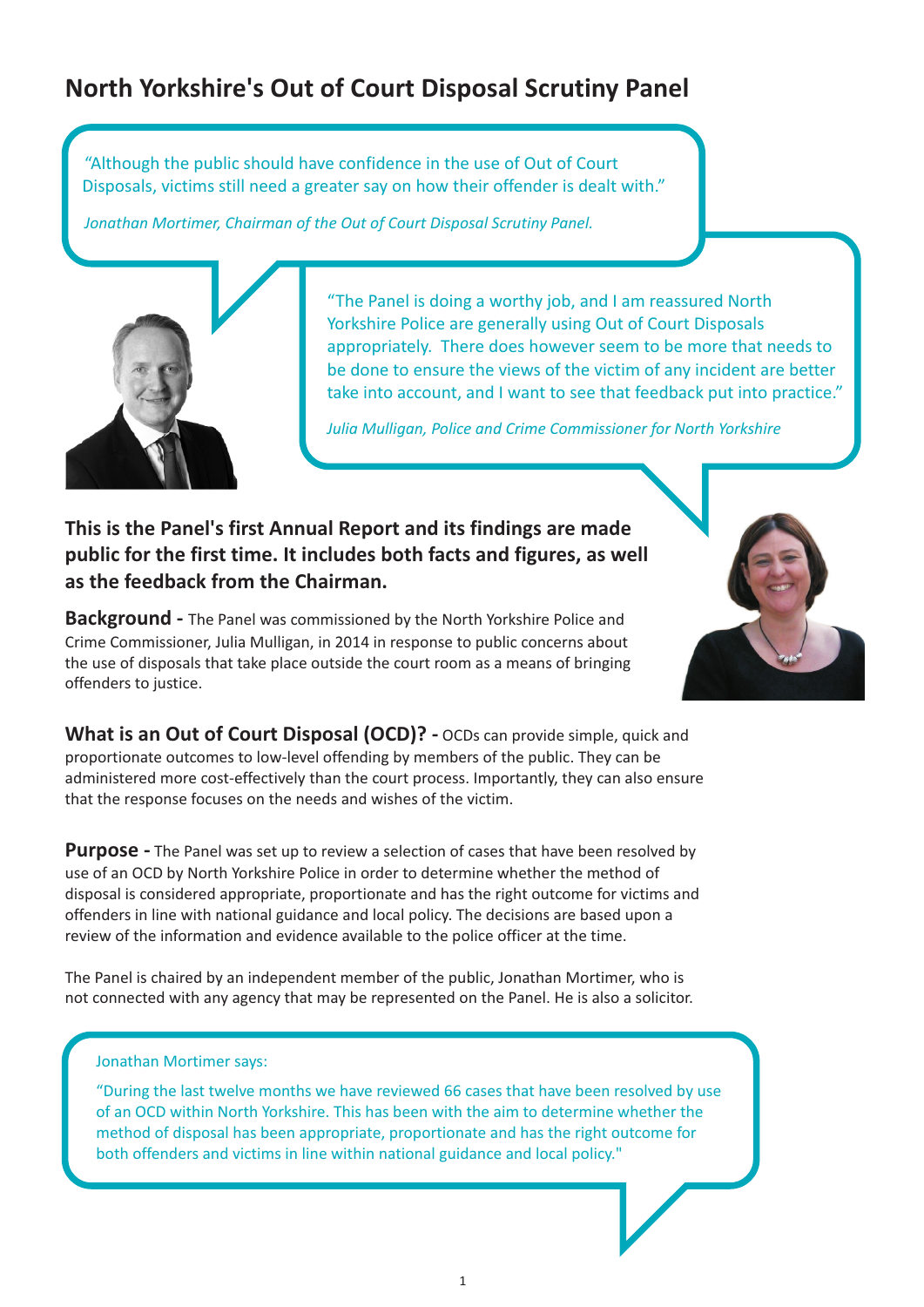# **Key findings of the Panel**

- 1 The Panel has found a high level of satisfaction with the appropriate use of OCDs in accordance with the National Guidelines.
- 2 Decisions by police officers as to whether to use OCDs have on the whole been exercised appropriately, while at the same time recognising the wide discretion afforded to officers particularly when there may not be a clear right or wrong response to an incident.
- 3 Police officers are, in the majority of cases, taking into account the views of the victim when deciding whether to implement an OCD. There are however improvements that can be made in terms of how this is recorded and evidenced.
- 4 The Panel believes that a high degree of professionalism has been shown by police officers in the manner in which they have investigated crimes and considered appropriate outcomes.

# **Statistical summary of findings**

# Table 1

|             |     | Does the penalty fall within<br>National Guidelines |       |        | Has the Officer otherwise<br>exercised his discretion<br>appropriately |       |        |        | Has the view of the victim<br>been adequately taken into<br>account |        | Do you feel that the correct<br>penalty was imposed |                |           |
|-------------|-----|-----------------------------------------------------|-------|--------|------------------------------------------------------------------------|-------|--------|--------|---------------------------------------------------------------------|--------|-----------------------------------------------------|----------------|-----------|
|             |     | Yes                                                 | No    | Unsure | Yes                                                                    | No    | Unsure | Yes    | No                                                                  | Unsure | Yes                                                 | N <sub>o</sub> | Unsure    |
|             |     |                                                     |       | n/a    |                                                                        |       | n/a    |        |                                                                     | n/a    |                                                     |                | n/a       |
| Total       |     |                                                     |       |        |                                                                        |       |        |        |                                                                     |        |                                                     |                |           |
| Returns     | 417 | 382                                                 | 16    | 19     | 364                                                                    | 22    | 31     | 296    | 38                                                                  | 83     | 341                                                 | 34             | 42        |
| Percentages |     | 91.61%                                              | 3.84% | 4.56%  | 87.29%                                                                 | 5.28% | 7.43%  | 70.98% | $9.11\%$                                                            | 19.90% | 81.77%                                              | 8.15%          | $10.07\%$ |

## **Table 1 shows the following:**

- 1 The opinions expressed by the Panel on all cases (regardless of type of offending) reviewed by them between 18 December 2014 and 3 December 2015.
- 2 On average in only 3.84% of cases did the Panel conclusively find that police officers had given an OCD contrary to the national guidelines.
- 3 On average in only 5.28% of cases did the Panel conclusively find that police officers had exercised their discretion inappropriately.
- 4 On average in 9.11% of cases the Panel conclusively found that the views of victims had not been adequately taken into account.
- 5 On average in 8.15% of cases the Panel conclusively found that the penalty imposed was not appropriate.

In some cases the Panel has not been able to come to a firm conclusion on the four questions posed. In such circumstances Panel members have returned an unsure decision. This is usually where there has been insufficient evidence on the case file to review the matter appropriately. Had more substantive information been available it is likely that the Panel members would have been able to express an opinion.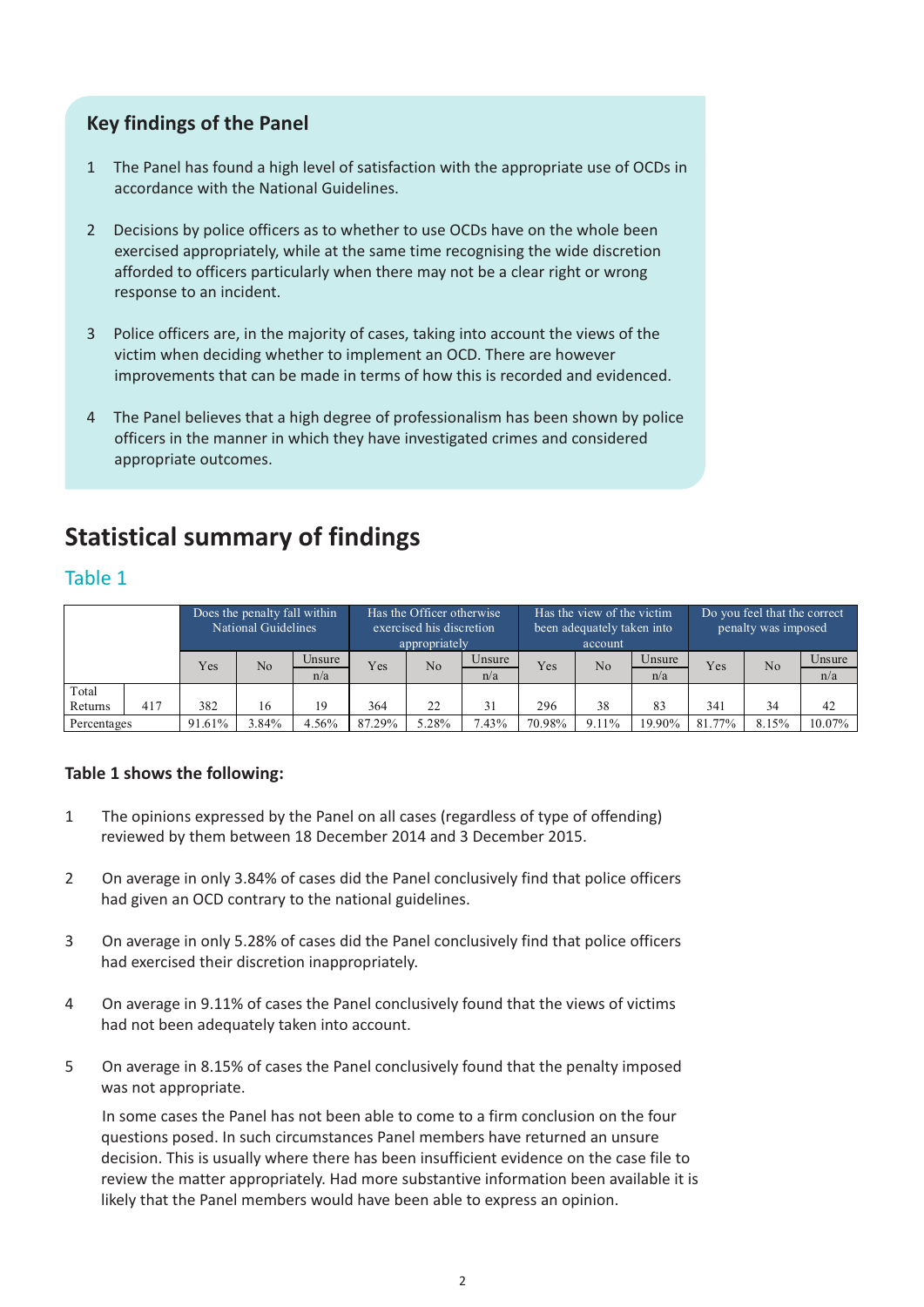# Table 2

| Date of Meeting            | Number<br>Cases<br>Scrutinised | of Type of Case Reviewed                                          |
|----------------------------|--------------------------------|-------------------------------------------------------------------|
| $18th$ December 2014       | 10                             | Adult and Youth Caution - Cases of Assault with Injury            |
| $11th$ March 2015          | 10                             | 5 Cases of Burglary Dwelling<br>5 Cases involving Sexual Offences |
| $10^{\text{th}}$ June 2015 | 20                             | Public Order Offences York and Scarborough                        |
| $11th$ September 2015      | 14                             | Cases that included a marker indicating a Hate Crime              |
| $3rd$ December 2015        | 12                             | Fraud and Forgery Cases                                           |

#### **Table 2 shows a summary of the type of cases reviewed by the Panel and when.**

The findings of the Panel in respect of particular types of cases can be found in the Schedule below. The Panel does not believe that any conclusions can be drawn from the slight statistical variations between types of offences.

# **Some key statistics:**

- The number of crimes reported to North Yorkshire Police in the calendar year 2015 was 34,984.
- **•** OCDs have been used as an outcome in 38.5% of all Resolved Crime in 2015.

*Note: Resolved Crime for these purposes means those cases in which an offender for the crime is identified and is then dealt with by either a form of out of court disposal OCD or by a referral to the courts/prosecution.*

# **Background to use of out of OCDs**

OCDs can provide simple, quick and proportionate outcomes to low-level offending by members of the public. They can be administered more cost-effectively than the court process. Importantly, they can also ensure that the response focuses on the needs and wishes of the victim.

Typical OCDs include fixed penalty notices, cautions, conditional cautions and community resolutions.

Jonathan Mortimer, Chairman of the Panel says:

"OCDs should not be used as an easy time-saving response to crime by the police. Their use must be proportionate and take into account the views of the victim. From what I and the Panel have seen from our work in the last 12 months, I believe that the public should have confidence that the system is being used appropriately by North Yorkshire Police. We have found some room for improvement, particularly as far as the victim is concerned, but it is clear that on the whole the system is being used correctly to deal with low-level offending here in North Yorkshire."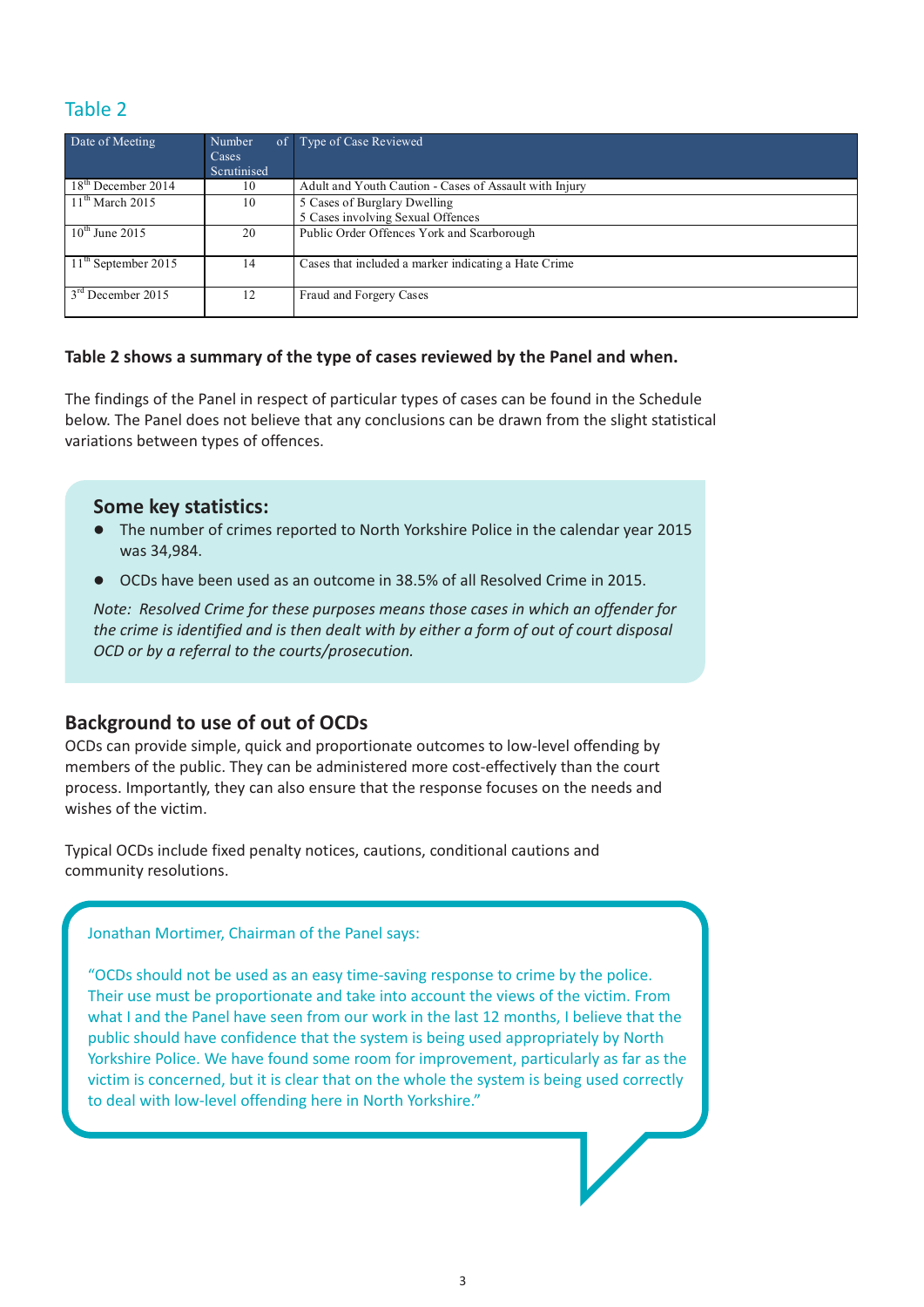Julia Mulligan, Police and Crime Commissioner for North Yorkshire says:

"I am very pleased to see the Panel doing its job, and thank Jonathan for this hard work. OCDs have been raised with me as a concern over a number of years, but the Panel has found there is little to be worried about in North Yorkshire. There is however room for improvement, and I am sure the Chief Constable will take the Panel's feedback seriously. It is clear more can still be done to ensure the views of the victim are taken into account, which is another step on the road to putting victims at the heart of policing."

The House of Commons Home Affairs Committee stated in a report on the use of OCDs dated 3 March 2015 that it was a serious concern that in up to 30% of cases OCDs may well have been used inappropriately. The Panel is pleased to record that its findings suggest a much greater satisfaction rate in North Yorkshire.

### **What the panel can do?**

The Panel's primary task is to review decisions of the police where an OCD is used.

For the avoidance of doubt, the Panel is not a form of appeals process nor has it any power to review cases and thereby impose different outcomes.

The Panel as part of its process frequently provides feedback to individual police officers and supervisors in the event that it feels that a particular outcome has been a cause for concern, or that procedures could be improved.

## **Members of the public**

The Panel is presently under-represented by members of the public. The Chairman of the Panel is currently seeking to recruit more members of the public for the Panel who are independent of the Criminal Justice System.

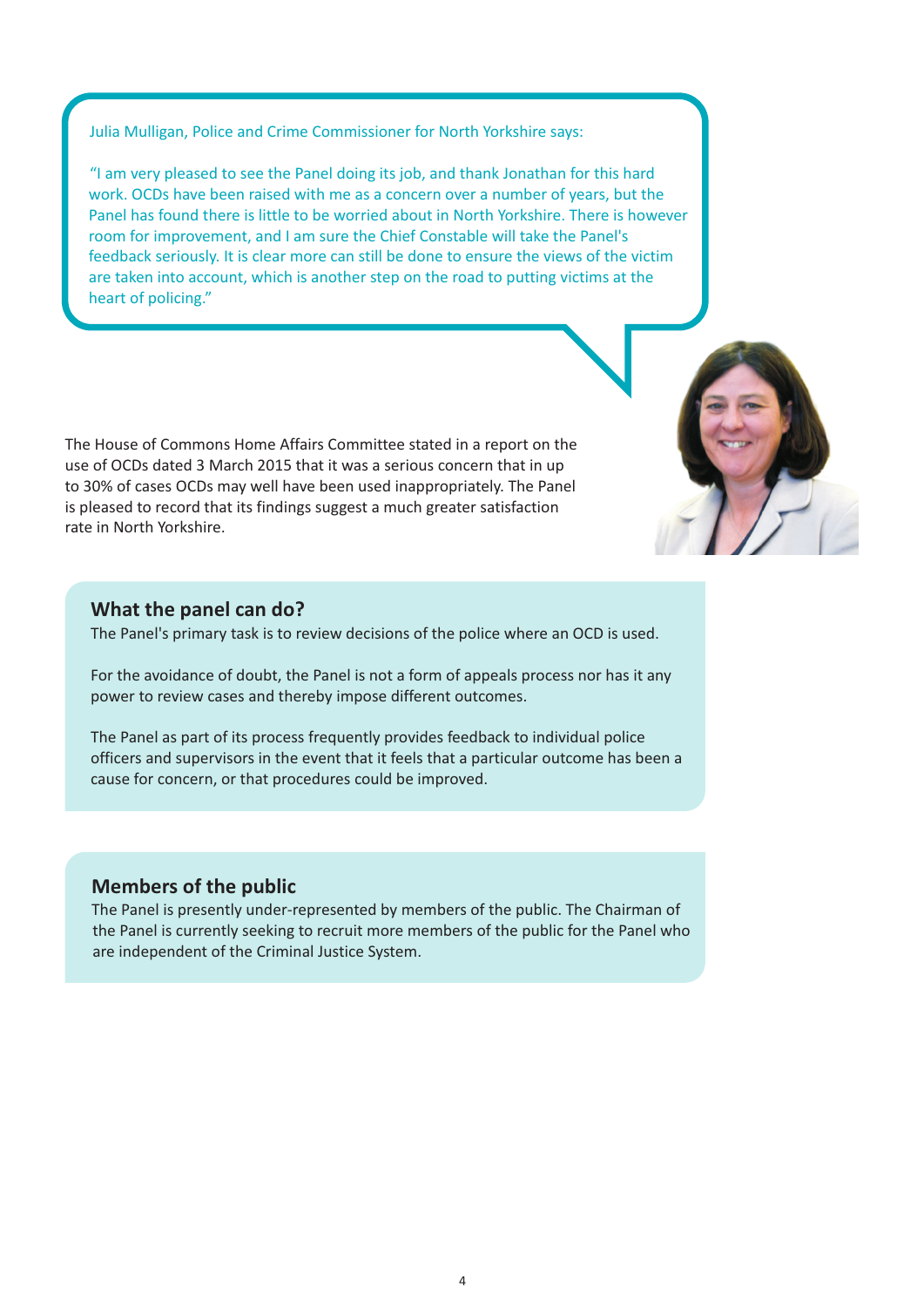# **Procedure for review of cases by the Panel**

On each occasion that the Panel has reviewed cases it has proceeded on the following basis:

- l An area of offending has been selected.
- **•** Cases which received an OCD were randomly selected in that area of offending.
- **•** Each Panel member received case papers for every police matter.
- l A Case Information Form was attached to the case papers for the Panel members to complete.
- Each Case Information Form asks the Panel member to indicate (1) whether the penalty imposed was within national guidelines, (2) whether the officer had exercised his discretion appropriately, (3) whether the victim's views had been taken into account when the penalty was imposed and (4) whether the panel member thought that the penalty had been correctly imposed.
- Each case is considered by the Panel members and discussed in some detail if they feel that the penalty imposed may not be appropriate, or if other matters are worthy of consideration.
- After consideration by the Panel the Case Information Form for each matter is completed by each member.
- l In a limited number of cases it may not be possible for the Panel members to make a final decision based upon the number of documents or details available. In such cases an unsure option can be used so as not to unfairly distort the statistics.
- The Case Management Forms are then collected and the information displayed in table form in order to record the overall outcome for each case considered.

# **Attendees have changed as individuals have left or changed roles, but attendees have included:**

**Jonathan Mortimer** (Independent Chairman) **Tracey Bagley** (Legal Team Manager, Leeds Magistrates Court) **Stephen Gallagher** (Humberside, Lincolnshire and North Yorkshire Community Rehabilitation) **Inspector Richard Ogden** (as temporary replacement for other panel member) **Lesley Ingelson** (Head of Youth Justice Service) **Gaynor Stopani** (LCJB Programme and Performance Officer) **Angela Crossland** (Youth Offending Team Manager) **Leanne McConnell** (Head of Criminal Justice for North Yorkshire Police) **Anna Ramsden** (Representative for North Yorkshire Magistrate's Youth Panel) **John Seymour** (Chairman of the Bench of the Northallerton Magistrates) **Ron Stead** (Magistrate) **Will Naylor** (occasional attendance on behalf of the Commissioner) **Mike Ryan** (Director for York and North Yorkshire Probation Trust) **Chris Tapster** (minutes) **Rachel Bloomfield** (minutes)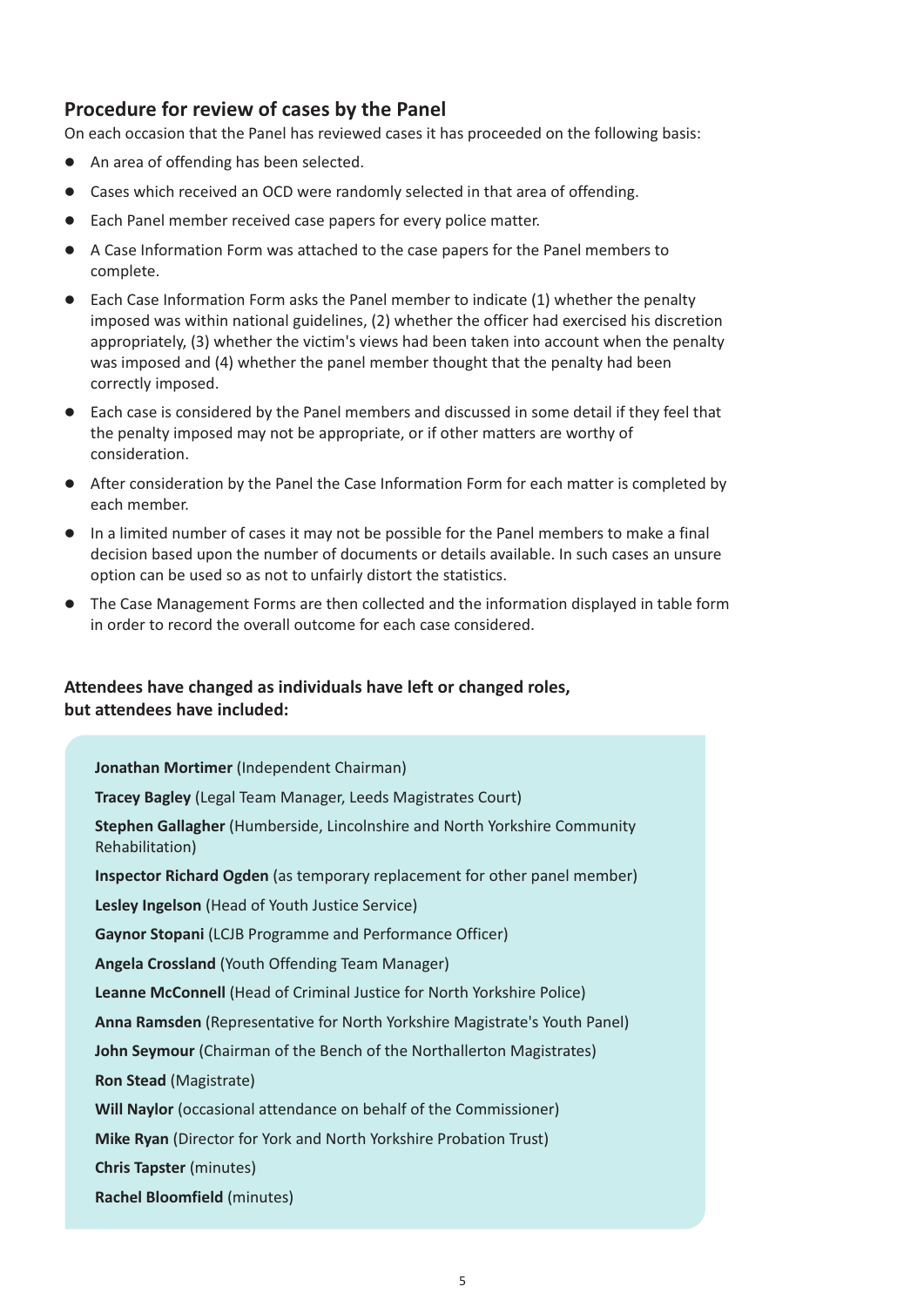# Schedule

I

 $\overline{\phantom{a}}$ 

|             | December 2014 - Adult and Youth Caution – Cases of Assault with Injury |                                                            |       |        |                                                                        |                |                |        |                                                                     |                |                                                     |                |        |  |
|-------------|------------------------------------------------------------------------|------------------------------------------------------------|-------|--------|------------------------------------------------------------------------|----------------|----------------|--------|---------------------------------------------------------------------|----------------|-----------------------------------------------------|----------------|--------|--|
|             | Number<br>Of<br>Returns                                                | Does the penalty fall within<br><b>National Guidelines</b> |       |        | Has the Officer otherwise<br>exercised his discretion<br>appropriately |                |                |        | Has the view of the victim<br>been adequately taken into<br>account |                | Do you feel that the correct<br>penalty was imposed |                |        |  |
|             |                                                                        | Yes                                                        | No    | Unsure | Yes                                                                    | N <sub>o</sub> | Unsure         | Yes    | No.                                                                 | Unsure         | Yes                                                 | N <sub>o</sub> | Unsure |  |
|             | 4                                                                      | $\overline{4}$                                             |       |        | 4                                                                      |                |                |        |                                                                     | $\overline{c}$ | 3                                                   |                |        |  |
|             | 5                                                                      | 5                                                          |       |        | 5                                                                      |                |                | 4      |                                                                     |                | 5                                                   |                |        |  |
|             | 5                                                                      | 3                                                          |       | 2      | 3                                                                      |                | $\overline{c}$ |        | 4                                                                   |                | 2                                                   |                | 2      |  |
|             | 5                                                                      | 5.                                                         |       |        | 5                                                                      |                |                | 5      |                                                                     |                | 5                                                   |                |        |  |
|             | 5                                                                      | 5                                                          |       |        | 5                                                                      |                |                | 4      |                                                                     |                | 4                                                   |                |        |  |
|             | 5                                                                      | 5                                                          |       |        | 5                                                                      |                |                | 4      |                                                                     |                | 5                                                   |                |        |  |
|             | 5                                                                      | 4                                                          |       |        | 4                                                                      |                |                | 5      |                                                                     |                | 4                                                   |                |        |  |
|             | 5                                                                      | 4                                                          |       |        | 5                                                                      |                |                | 5      |                                                                     |                | 4                                                   |                |        |  |
|             | 3                                                                      | 3                                                          |       |        | 2                                                                      |                |                | 3      |                                                                     |                | 2                                                   |                |        |  |
|             | 5                                                                      | 5                                                          |       |        | 5                                                                      |                |                | 5      |                                                                     |                | 5                                                   |                |        |  |
| Total       | 47                                                                     | 43                                                         |       | 3      | 43                                                                     |                | 4              | 37     | 6                                                                   | 4              | 39                                                  |                | 7      |  |
| Percentages |                                                                        | 91.49%                                                     | 2.13% | 6.38%  | 91.49%                                                                 |                | 8.51%          | 78.72% | 12.77%                                                              | 8.51%          | 82.98%                                              | 2.13%          | 14.89% |  |

#### **March 2015 – 5 cases of Burglary Dwelling and 5 cases involving Sexual Offences**

|             | Number<br>Of<br>Returns | Does the penalty fall within<br>National Guidelines |        |                | Has the Officer otherwise<br>exercised his discretion<br>appropriately |                |        |                | Has the view of the victim<br>been adequately taken into<br>account |                | Do you feel that the correct<br>penalty was imposed |                          |        |
|-------------|-------------------------|-----------------------------------------------------|--------|----------------|------------------------------------------------------------------------|----------------|--------|----------------|---------------------------------------------------------------------|----------------|-----------------------------------------------------|--------------------------|--------|
|             |                         | Yes                                                 | No     | Unsure         | Yes                                                                    | N <sub>o</sub> | Unsure | Yes            | N <sub>o</sub>                                                      | Unsure         | Yes                                                 | No                       | Unsure |
|             | ⇁                       | $\mathcal{I}$                                       |        |                | $\overline{ }$                                                         |                |        | $\mathcal{I}$  |                                                                     |                | $\overline{ }$                                      |                          |        |
|             |                         | $\mathcal{L}$                                       |        |                | π                                                                      |                |        | π              |                                                                     |                | ⇁                                                   |                          |        |
|             | 6                       | 6                                                   |        |                | 6                                                                      |                |        | 2              |                                                                     | 4              | 6                                                   |                          |        |
|             | 6                       |                                                     | 5      |                |                                                                        |                |        |                | 4                                                                   | $\overline{2}$ |                                                     | 5                        |        |
|             | $\overline{ }$          | $\overline{ }$                                      |        |                | π                                                                      |                |        | $\overline{ }$ |                                                                     |                | $\overline{ }$                                      |                          |        |
|             | 6                       |                                                     |        | 4              |                                                                        |                | 5      |                |                                                                     | 5              |                                                     |                          | 6      |
|             | $\overline{ }$          | $\mathcal{I}$                                       |        |                | Ξ                                                                      |                |        | $\mathcal{L}$  |                                                                     |                | $\mathbf{r}$                                        |                          |        |
|             | ∽                       | $\overline{ }$                                      |        |                | Ξ                                                                      |                |        | ⇁              |                                                                     |                | $\overline{ }$                                      |                          |        |
|             |                         | $\mathcal{L}$                                       |        |                | π                                                                      |                |        | 7              |                                                                     |                | $\overline{ }$                                      |                          |        |
| Total       | 60                      | 50                                                  | 6      | $\overline{4}$ | 50                                                                     | 5              | 5      | 45             | 4                                                                   | 11             | 49                                                  | $\overline{\phantom{0}}$ | 6      |
| Percentages |                         | 83.33%                                              | 10.00% | 6.67%          | 83.33%                                                                 | 8.33%          | 8.33%  | 75.00%         | 6.67%                                                               | 18.33%         | 81.67%                                              | 8.33%                    | 10.00% |

٦

|             | June 2015 - Public Order Offences York and Scarborough |                                                     |    |               |                                                                        |                |                |                |                                                                     |                |                                                     |                |                |  |
|-------------|--------------------------------------------------------|-----------------------------------------------------|----|---------------|------------------------------------------------------------------------|----------------|----------------|----------------|---------------------------------------------------------------------|----------------|-----------------------------------------------------|----------------|----------------|--|
|             | Number<br>of<br>Returns                                | Does the penalty fall within<br>National Guidelines |    |               | Has the Officer otherwise<br>exercised his discretion<br>appropriately |                |                |                | Has the view of the victim<br>been adequately taken into<br>account |                | Do you feel that the correct<br>penalty was imposed |                |                |  |
|             |                                                        | Yes                                                 | No | Unsure<br>n/a | Yes                                                                    | No             | Unsure<br>n/a  | Yes            | No                                                                  | Unsure<br>n/a  | Yes                                                 | No             | Unsure<br>n/a  |  |
|             | 6                                                      | 6                                                   |    |               | 6                                                                      |                |                | 6              |                                                                     |                | 6                                                   |                |                |  |
|             | 6                                                      | 6                                                   |    |               | 6                                                                      |                |                | 6              |                                                                     |                | 6                                                   |                |                |  |
|             | 6                                                      | 6                                                   |    |               | 5                                                                      |                | 1              | $\overline{2}$ |                                                                     | 4              | 5                                                   |                | $\mathbf{1}$   |  |
|             | 6                                                      | 6                                                   |    |               | $\overline{2}$                                                         | $\overline{3}$ | $\mathbf{1}$   | $\overline{3}$ | 2                                                                   | 1              |                                                     | 6              |                |  |
|             | 6                                                      | 6                                                   |    |               | 6                                                                      |                |                | 4              |                                                                     | $\overline{c}$ | 6                                                   |                |                |  |
|             | 6                                                      | 6                                                   |    |               | 6                                                                      |                |                | 6              |                                                                     |                | 6                                                   |                |                |  |
|             | 6                                                      | 6                                                   |    |               | 6                                                                      |                |                | 4              |                                                                     | $\overline{c}$ | 6                                                   |                |                |  |
|             | 5                                                      | 5                                                   |    |               | 5                                                                      |                |                | $\overline{2}$ |                                                                     | 3              | 4                                                   |                |                |  |
|             | 6                                                      | 6                                                   |    |               | 6                                                                      |                |                | 6              |                                                                     |                | 6                                                   |                |                |  |
|             | 6                                                      | 6                                                   |    |               | 5                                                                      |                | 1              | $\overline{3}$ | $\mathbf{1}$                                                        | $\overline{c}$ | 6                                                   |                |                |  |
|             | 6                                                      | 6                                                   |    |               | 6                                                                      |                |                | 4              |                                                                     | $\overline{2}$ | 6                                                   |                |                |  |
|             | 6                                                      | 6                                                   |    |               | 6                                                                      |                |                | 6              |                                                                     |                | 6                                                   |                |                |  |
|             | 6                                                      | 6                                                   |    |               | 6                                                                      |                |                | $\overline{2}$ |                                                                     | 4              | 6                                                   |                |                |  |
|             | 6                                                      | 6                                                   |    |               | 5                                                                      |                | $\mathbf{1}$   | 2              |                                                                     | 4              | 3                                                   |                | 3              |  |
|             | 6                                                      | 6                                                   |    |               | 6                                                                      |                |                | 6              |                                                                     |                | 6                                                   |                |                |  |
|             | 6                                                      | 6                                                   |    |               | 6                                                                      |                |                | $\overline{4}$ |                                                                     | $\overline{2}$ | 6                                                   |                |                |  |
|             | 6                                                      | 6                                                   |    |               | 6                                                                      |                |                | 6              |                                                                     |                | 6                                                   |                |                |  |
|             | 6                                                      | 6                                                   |    |               | 6                                                                      |                |                | $\overline{2}$ | $\mathbf{1}$                                                        | 3              | 6                                                   |                |                |  |
|             | 6                                                      | 6                                                   |    |               | 5                                                                      |                | 1              | 4              | 1                                                                   | 1              | 1                                                   | $\overline{2}$ | 3              |  |
|             | 6                                                      | 6                                                   |    |               | 3                                                                      | 1              | $\overline{2}$ | 5              |                                                                     | 1              | 3                                                   | $\mathbf{1}$   | $\overline{c}$ |  |
| Total       | 119                                                    | 119                                                 |    |               | 108                                                                    | $\overline{4}$ | $\overline{7}$ | 83             | 5                                                                   | 31             | 100                                                 | 9              | 10             |  |
| Percentages |                                                        | 100.00%                                             |    |               | 90.76%                                                                 | 3.36%          | 5.88%          | 69.75%         | 4.20%                                                               | 26.05%         | 84.03%                                              | 7.56%          | 8.40%          |  |